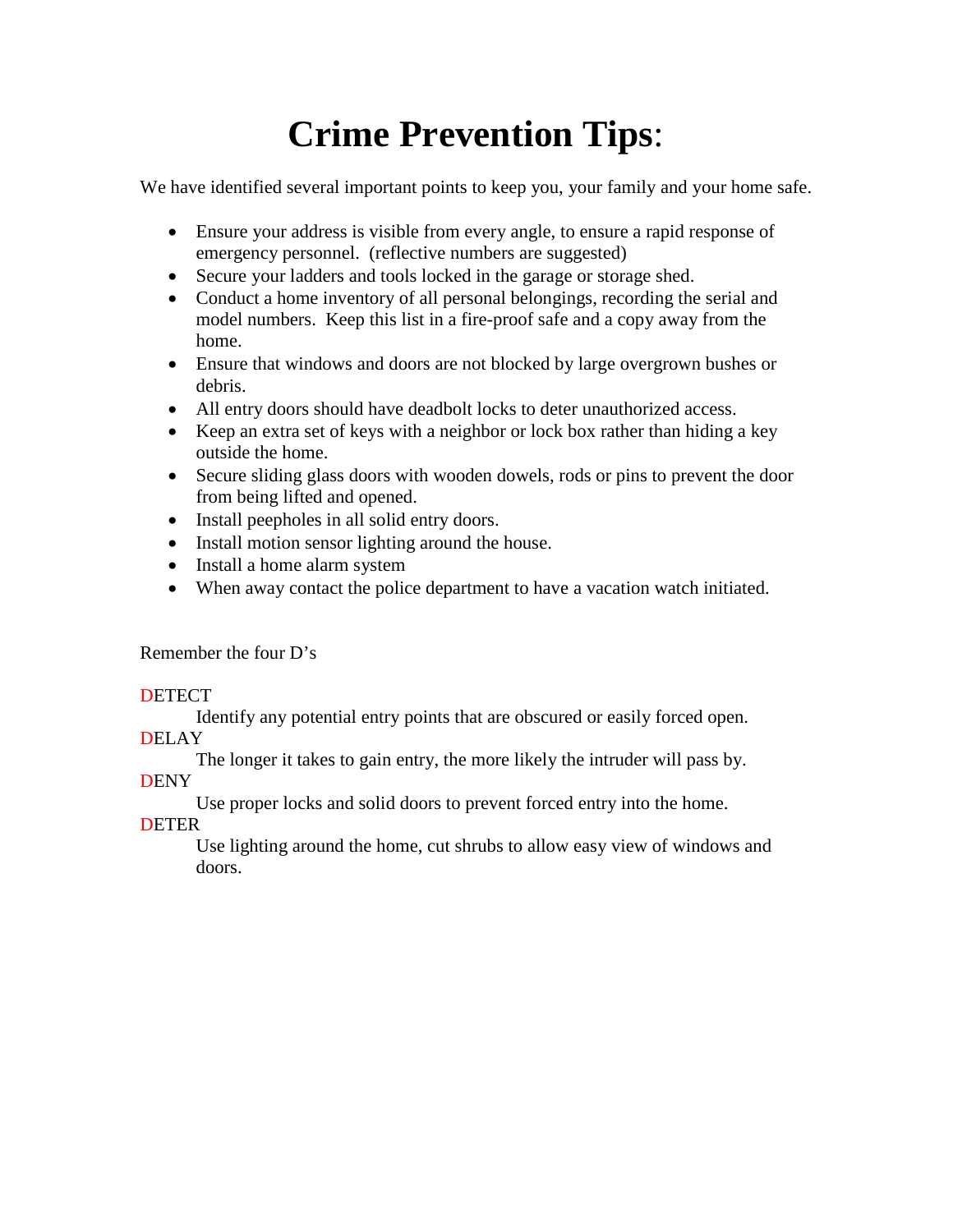# Identity Theft:

Identity theft is the stealing of another's personal information to engage in illegal activities. It is committed for many different reasons, such as financial fraud, to work illegally in this country or to commit crimes under another name. These are statistics from the Federal Trade Commission (FTC):

- Identity theft is considered the fastest-growing white-collar crime.
- Ten million individuals were victims of identity theft in 2002; that is 5 percent of the population in the United States.
- There are over 2000 victims per day that are estimated to lose between \$20,000 and \$30,000 per incident.
- In the next five years, it is estimated that one in four people will be a victim, or a relative of a victim of identity theft.
- Victims may spend an average of 175 to 200 hours repairing the damage of an identity theft incident.
- It can take 12 to 14 months before a victim becomes aware their identity has been stolen.

Being an identity theft victim can lead to a variety of problems including:

- Being hassled by creditors demanding payments on balances they do not owe.
- Ending up with a ruined credit report.
- Being unable to secure a job, rent an apartment, buy a car or obtain student loans.
- Being arrested for crimes the student did not commit.

## **Information Used for Identity Theft**

Identity thieves are looking for sensitive personal information about an individual. There are many pieces of information that could be used. Some of the most common are:

- **Social Security number (SSN)** The Social Security number was created in 1935 to keep an accurate record of earnings and pay retirement benefits on those earnings.
- **Date of birth (DOB)** —Date of birth, in conjunction with other pieces of information, can be used in many ways to compromise a person's identity.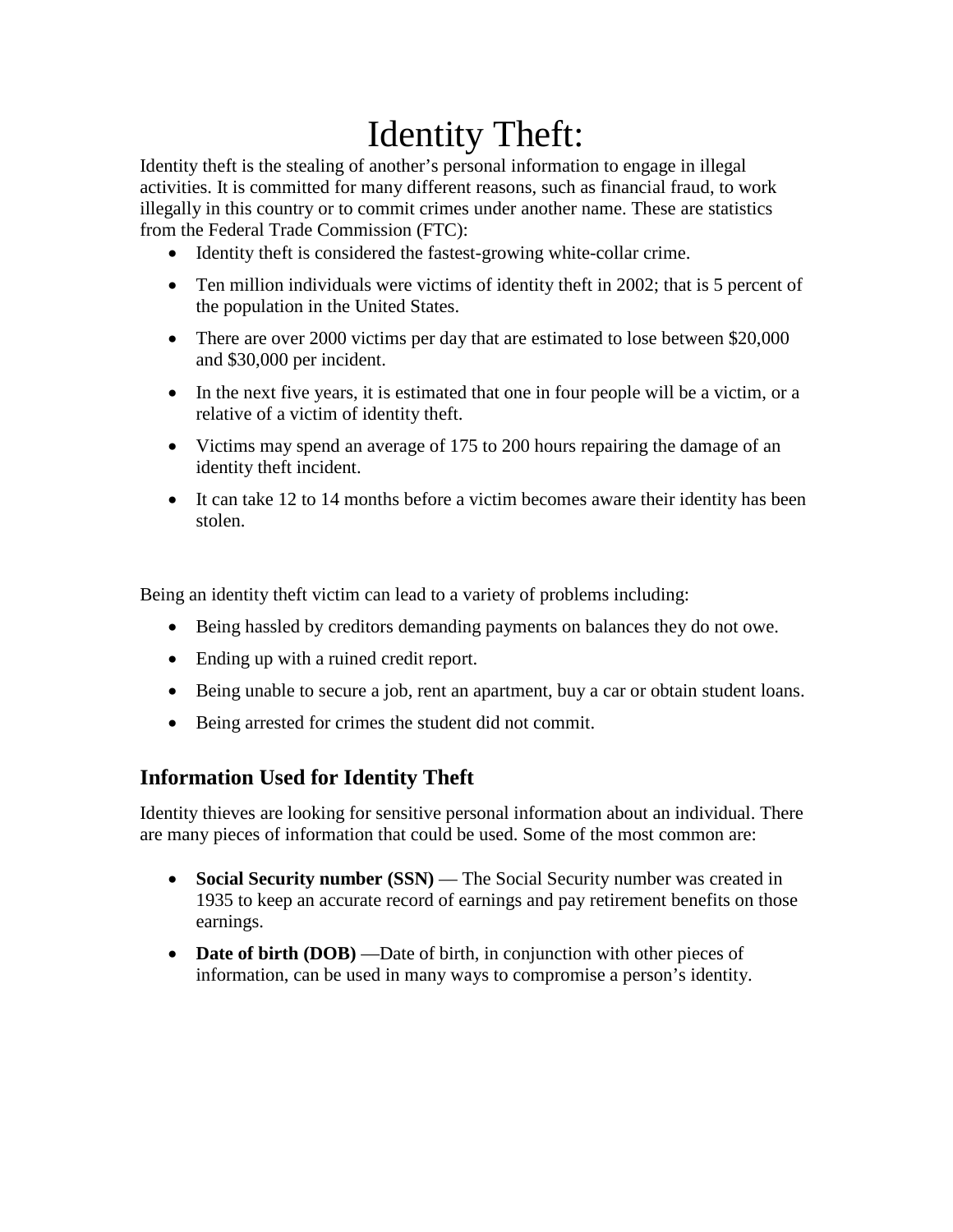- **Current and previous addresses and phone numbers —** Both can be used by an identity thief to pretend they are that person or to obtain more information about the victim.
- **Current and previous employment information —** Both can be used to jeopardize the victim's identity.
- **Financial account information —** This includes checking and savings accounts, credit cards, debit cards, and financial planning information.
- **Mother's maiden name —** In many instances, the maiden name of the victim's mother may be used as the password for financial accounts and is easily available through public record information.

## **Ways Information Can Be Obtained**

Identity thieves can obtain personal information in a variety of ways. A thief may dig through trash looking for personal information, found on bills, credit card receipts, deposit slips or other discarded materials. He or she is also interested in the victim's junk mail, such as pre-approved credit card offers and convenience checks from a bank. Thieves will steal mail from a victim's mailbox. Some complete a change-of-address form to fraudulently receive a victim's bills and bank statements. Con artists will scam information over the phone, through the mail and over the Internet. Stealing a wallet or purse can provide a wealth of information. Sometimes a thief will watch a victim while they complete a transaction and memorize PIN numbers and passwords. Information unwittingly supplied to a vanity publication, or for a newspaper or magazine article, can compromise a person's identity. An unscrupulous employee with access to personal information may use the information kept in business records. There is also a wide variety of information easily obtainable through public records and companies that sell data.

Once the thief has some initial information, he or she can find additional information needed to:

- Apply for a driver's license.
- Obtain a credit report and use open lines of credit, or open new credit and bank accounts.
- Obtain cash through financial accounts.
- Purchase a car or other expensive items.
- Take a vacation.
- Create counterfeit checks.
- Commit a crime under the stolen name.
- Sell the information to other thieves.

The list could go on and on.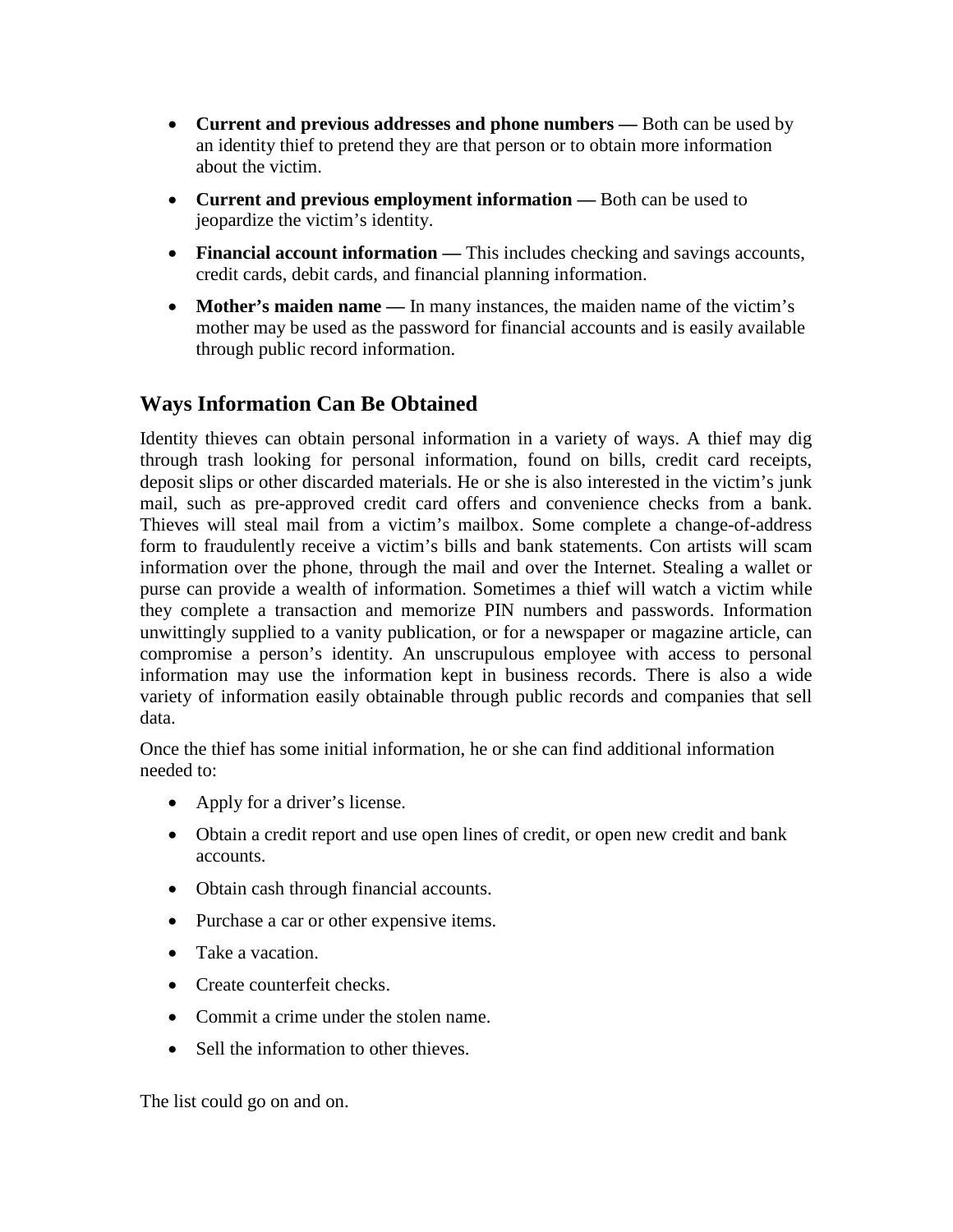# **Prevention Tips**

The following are tips to help avoid falling victim to identity theft. **Reduce Access to Personal Data**

- Don't carry unnecessary information in wallets or purses.
- Don't lend IDs or other forms of identification.
- Don't leave mail out for the mail carrier, and use a locked mailbox for incoming mail.
- Be aware of who is given personal information. When asked to give personal information to someone, ask why it is needed, how the information is going to be used, and if there is alternate information that could be provided instead. Information should not be given to anyone that the consumer does not know.
- Opt out of mail offers with the credit reporting agencies and the Direct Marketing Association. Information on this is in Attorney General Jim Petro's *Protect Yourself Against Identity Theft* brochure.

## **Protecting Credit Cards**

- Don't carry more than one or two credit cards.
- Limit the number of cards used, and cancel unused ones in writing.
- Pass by tables offering freebies to sign up for a credit card buy a T-shirt instead.
- Keep a list of credit cards with the account numbers, expiration dates, and phone numbers of the customer service departments in a secure place in case the cards are stolen. This information will help when canceling the cards.
- **Never give account information over the phone**.
- Don't throw away receipts in public places, and do not leave receipts lying around.

### **Keep Passwords and PIN Numbers Secure**

- Don't use the last four digits of a SSN, DOB, middle name, pet's name or consecutive numbers, boyfriend or girlfriend's name, name spelled backwards, or anything else easy to guess as a password.
- Don't carry passwords or PIN numbers in a wallet or purse or leave them lying next to the computer.
- Add extra protection to accounts with an additional password.
- Shield transactions when entering passwords and PIN numbers.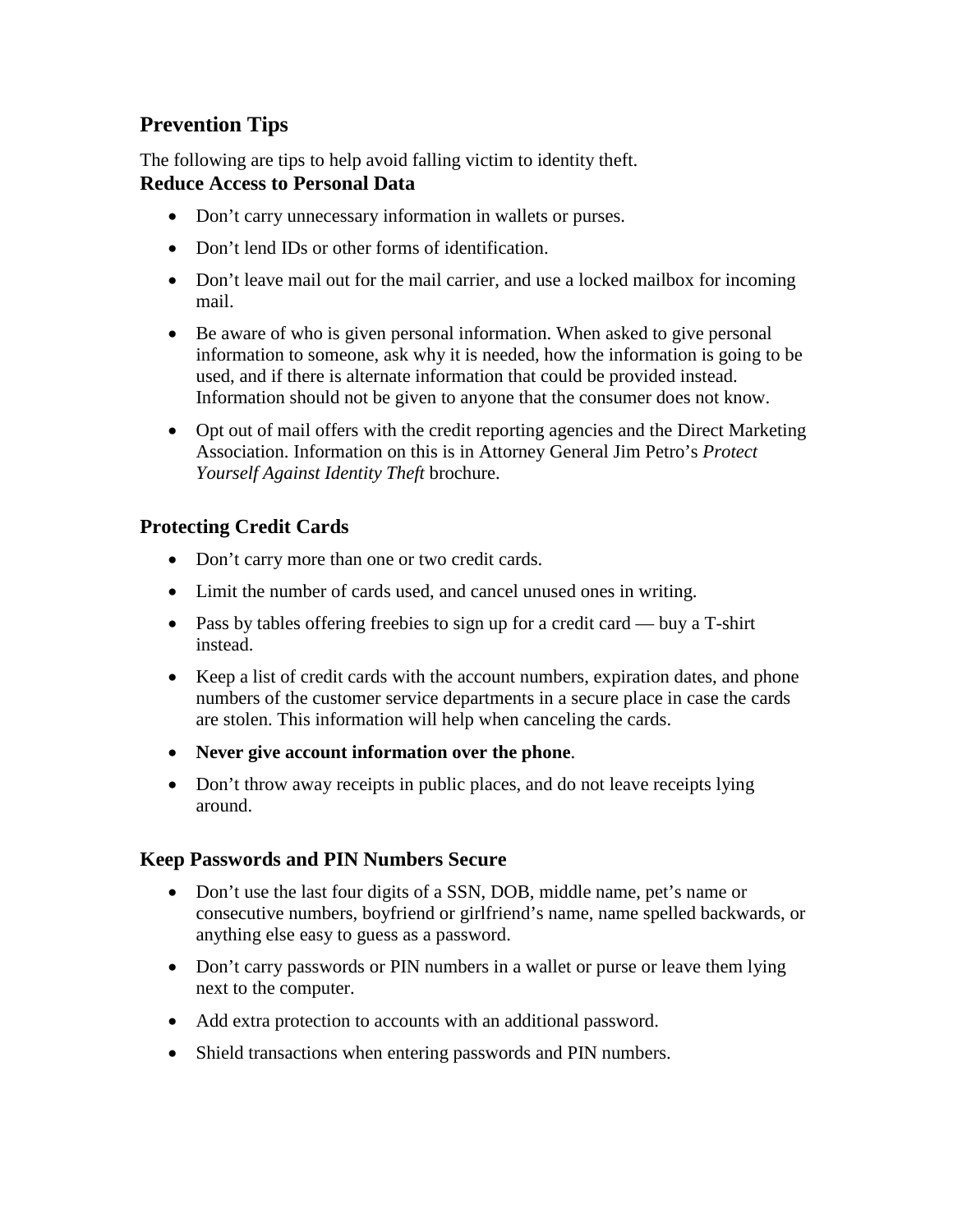#### **Protecting Social Security Numbers**

- Do not give SSNs out to businesses just because they ask for it. There is no law against asking for a SSN and businesses may have a policy to require it for a transaction. However, ask why it is needed, what it will be used for, and if there is alternate information that could use instead. If the answer doesn't make sense, don't do business with the company.
- Request a randomly generated number for student ID numbers.
- Place a piece of removable, non-transparent tape over the SSN on identification cards. Keep these cards secure, and if they are lost or stolen, report it immediately.
- Do not carry SSNs in a wallet or purse unless absolutely necessary. Keep it in a secure place.

## **Some Additional Means of Protection Against Identity Theft**

- Review all billing and account statements promptly.
- Reconcile financial accounts in a timely manner.
- Don't throw away sensitive material; destroy it. Shred all personal information.
- Beware of sending personal information over the Internet.
- Don't leave sensitive material in vehicles.
- Regularly review credit reports for suspicious activity.

## **What to Do if you are Victimized**

The following information may be valuable if a student or student's family member falls victim to identity theft.

- File a police report. Keep a log of all conversations including the date and name of the person spoken with. Follow-up the conversation in writing and send certified mail with return receipt requested. File a complaint with the Federal Trade Commission at (877) FTC HELP (382-4357) or www.ftc.gov.
- Victims of identity theft can protect their credit report by contacting the fraud department of one of the major credit reporting agencies, and adding a victim statement informing the agency that their account was used fraudulently and they should be contacted to verify all new accounts. By sending notice to one of the major credit reporting agencies the victim will automatically be notifying the other two. Also, they will post a security alert on the credit file within 24 hours and electronically notify the other two. A fraud alert will be displayed by each credit reporting agency to all lenders or users. They will opt the victim out of preapproved offers for two years and mail the victim a copy of his or her credit file. They will also work with the victim to verify the information and delete any fraudulent data. Credit reporting agencies are companies that collect and sell